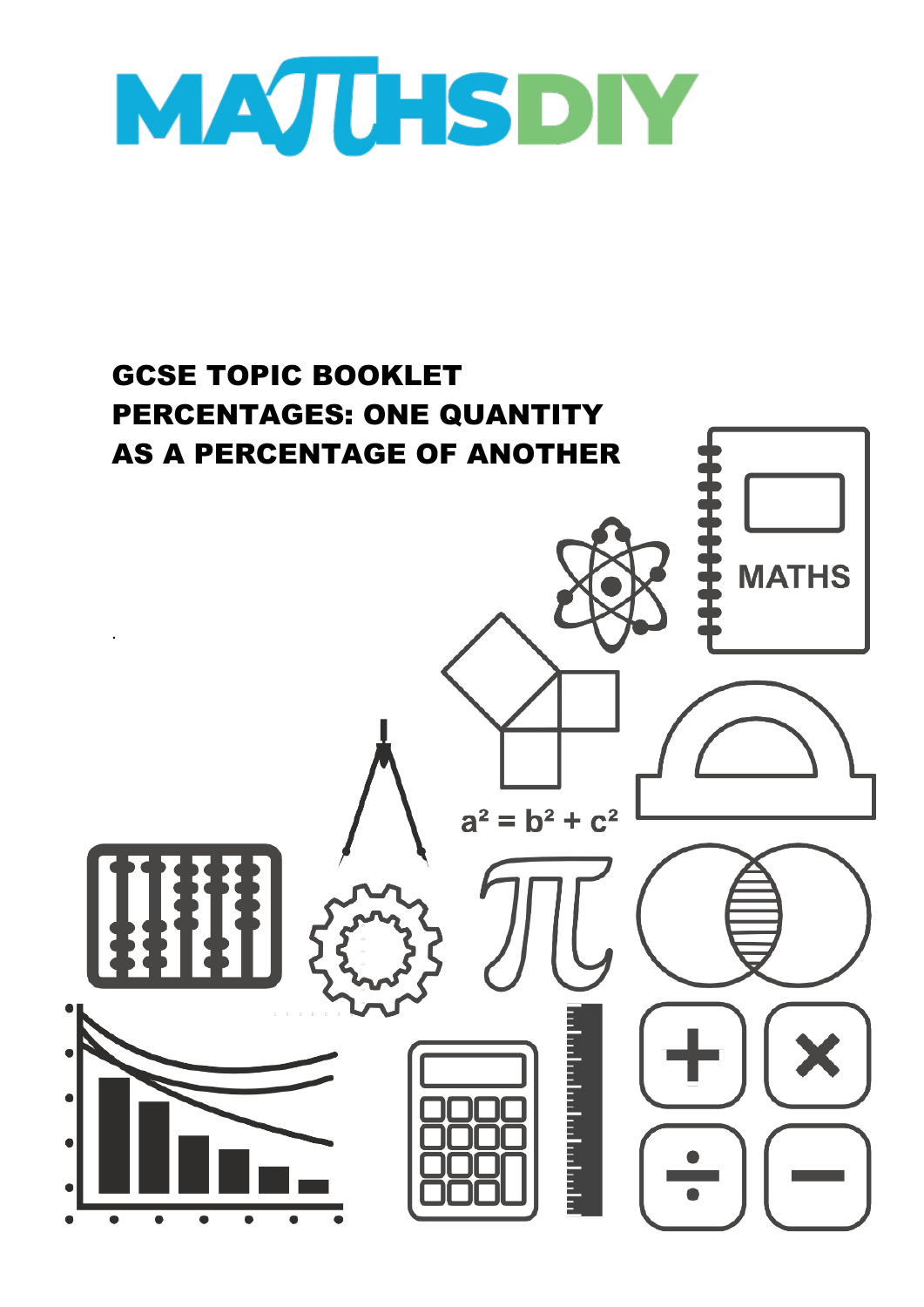| In a recent rugby match 3000 of the 4800 fans were supporting Cardiff. What |  |
|-----------------------------------------------------------------------------|--|
| percentage were supporting Cardiff?                                         |  |
|                                                                             |  |
|                                                                             |  |

## $(2)$

## $2.$ What percentage of 180 is 35?

 $(2)$ 

## $3.$ What percentage of £250 is £55?

 $(2)$ 

4. In an examination Terry's mark was 140 out of a total of 250. Express Terry's mark as a percentage of the total.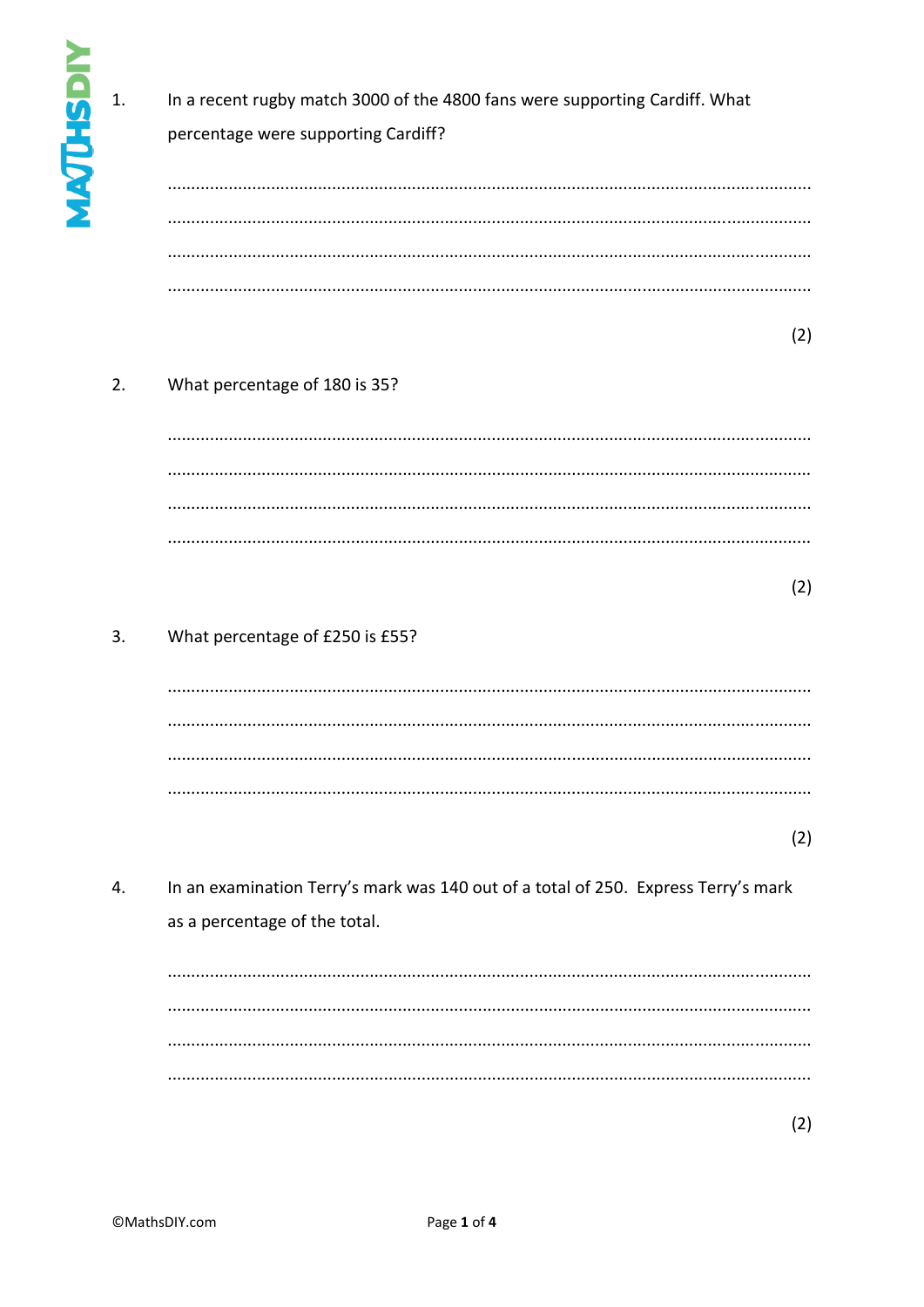5.

Find £160 as a percentage of 400.

- $(2)$
- 6. A delivery driver has delivered 84 out of 400 parcels. What percentage of the parcels has he delivered?

- $(2)$
- $\overline{7}$ . A car showroom has 220 cars for sale. In a recent promotion, they manage to sell 36 cars over a weekend. What percentage of the cars is this?

## $(2)$

8. In a primary school 96 of the 150 pupils has a school lunch. What percentage is this?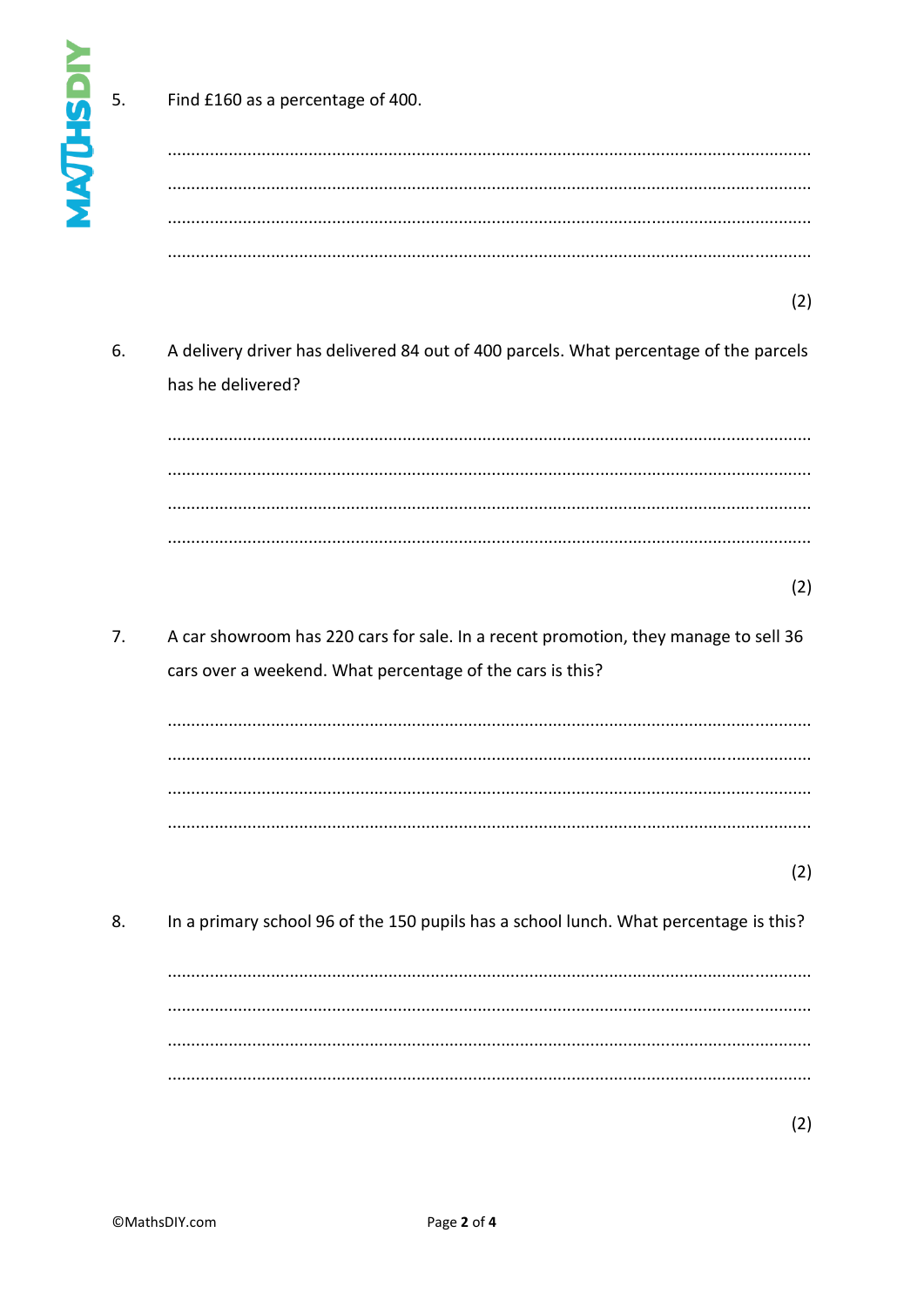| MAJHSDN | 9.  | Nick inherits £80 000 and decides to invest £15 000. What percentage does Nick<br>invest?                              |     |
|---------|-----|------------------------------------------------------------------------------------------------------------------------|-----|
|         |     |                                                                                                                        |     |
|         |     |                                                                                                                        |     |
|         |     |                                                                                                                        | (2) |
|         | 10. | In a packet of sweets there are 5 yellow, 6 green, 4 purple, 3 orange and 2 red<br>sweets. What percentage are orange? |     |
|         |     |                                                                                                                        |     |
|         |     |                                                                                                                        |     |
|         |     |                                                                                                                        |     |
|         |     |                                                                                                                        | (2) |
|         | 11. | Amy scored 108 out of 120 in a recent physics test. What percentage is this?                                           |     |

 $(2)$ 

 $(2)$ 

12. Daniel decides to declutter and donates 27 of his 48 DVDs to a charity shop. What percentage of his DVDs does Daniel donate?